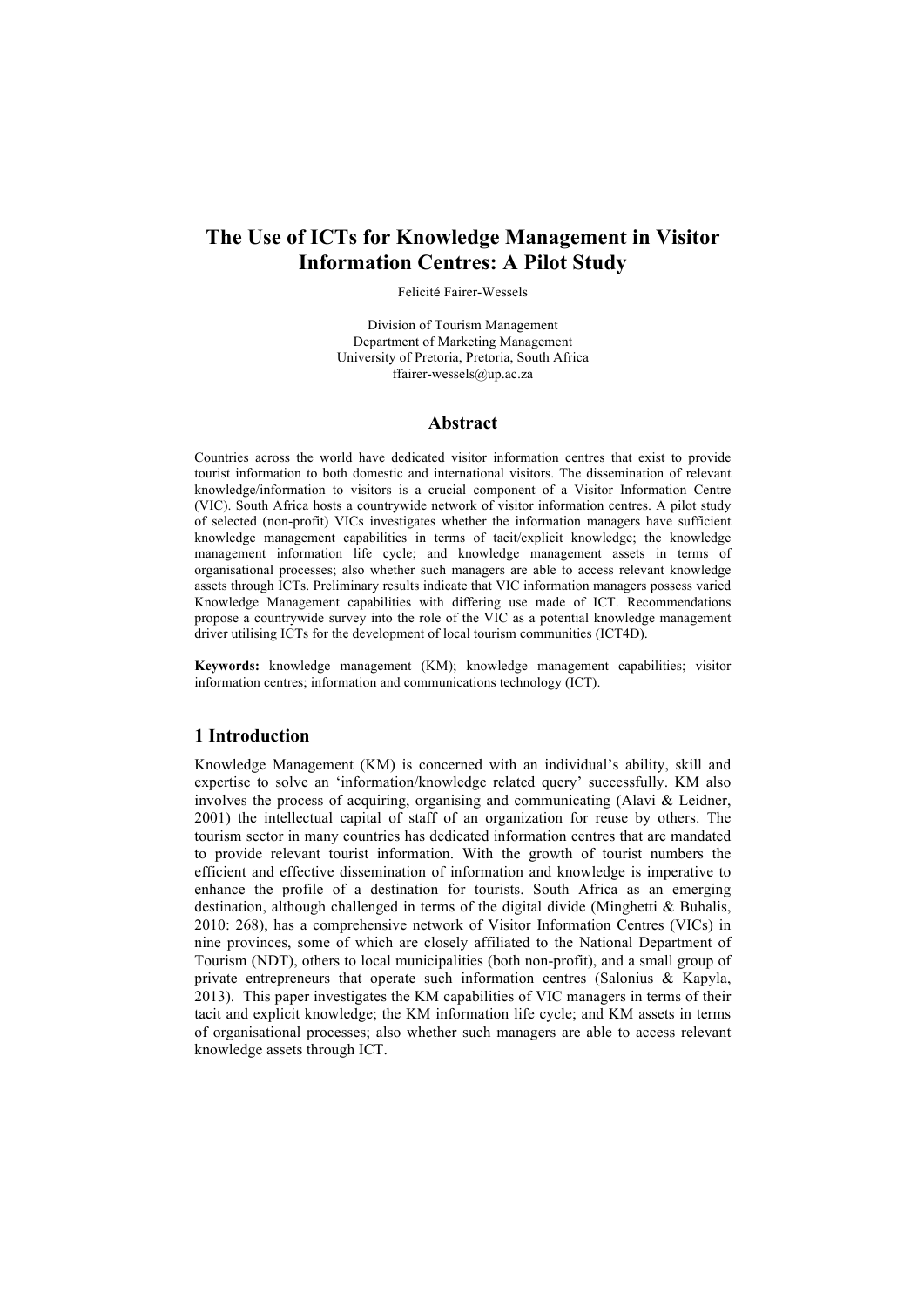# **2 Theoretical Background**

The distinction remains unclear, but data are symbols with no meaning; information is data with meaning that provides answers to certain questions; and knowledge is information embedded in a person's reasoning resources for use within a decision process and answers "how" questions (Aamodt & Nyard, 1995). The focus is on knowledge as either tacit or explicit knowledge. Tacit knowledge is held in an individual's mind (Nonaka, 1994; Venkitachalam & Busch, 2012) and reasoning processes of this knowledge is difficult to identify, although experts are able to rapidly evaluate and match product category with knowledge stored in memory (Joia & Lemos, 2010). Explicit knowledge is known, codified and shareable knowledge (Nonaka, 1994). Both these types of knowledge are necessary KM capabilities of VIC staff also involving the use of ICT (Palvalin, Lonnqvist & Vuolle, 2013; Venkitachalam & Busch, 2012).

KM is evident at all stages of the information life cycle (Alavi & Leidner, 2001) from the identification and acquisition of resources and assets; to storage and retrieval; to the dissemination or sharing of information and knowledge resources and assets to a community of users that could be a 'visitor' or 'local' community. KM assets are knowledge intended to minimise knowledge loss within the shifting human capital by embedding know-how into standard operating procedures (Alavi & Leidner, 2001). KM capabilities refer to an individual's ability to *'know-what'*, *'know-when'*, *'knowwhy'*, *'know-with'*, and *'know-how'* to take action, and includes various types of information/knowledge also using ICT (Zack, 1998). ICT for KM uses a variety of IT applications and services (that are identified in par 4.2). However the digital divide in South Africa with the disparate geographical and social access to information and knowledge in urban and rural areas, as well as inconsistent CRM, impacts on VICs to optimally deliver the desired service (Best & Kumar, 2008; Coetzee, du Toit  $\&$ Herselman, 2012; Minghetti & Buhalis, 2010).

A VIC is a tangible demarcated space, either in a shopping mall, part of another consumer store (e.g., in the shopping space of a highway restaurant/garage), a separate building, or other consumer-oriented store usually well signposted and easily accessible from the road. The sole purpose of the VIC is to provide both tangible (e.g., brochures, maps) and intangible (verbal) sources of information for the benefit of the visitor.

## **3 Methodology**

The research question is to determine whether the information managers in VICs aligned with the NDT have the necessary KM capabilities to access relevant knowledge assets through ICTs. A qualitative approach using nonprobability purposive sampling of 23 respondents in five selected non-profit VICs was followed. Individual interviews and focus groups were utilized over a period of 5 days as the pilot phase to ascertain whether the information managers of the VICs have the necessary KM capabilities including ICT skills to offer an effective and efficient information service. The respondents ranged from 24-58 years of age and represented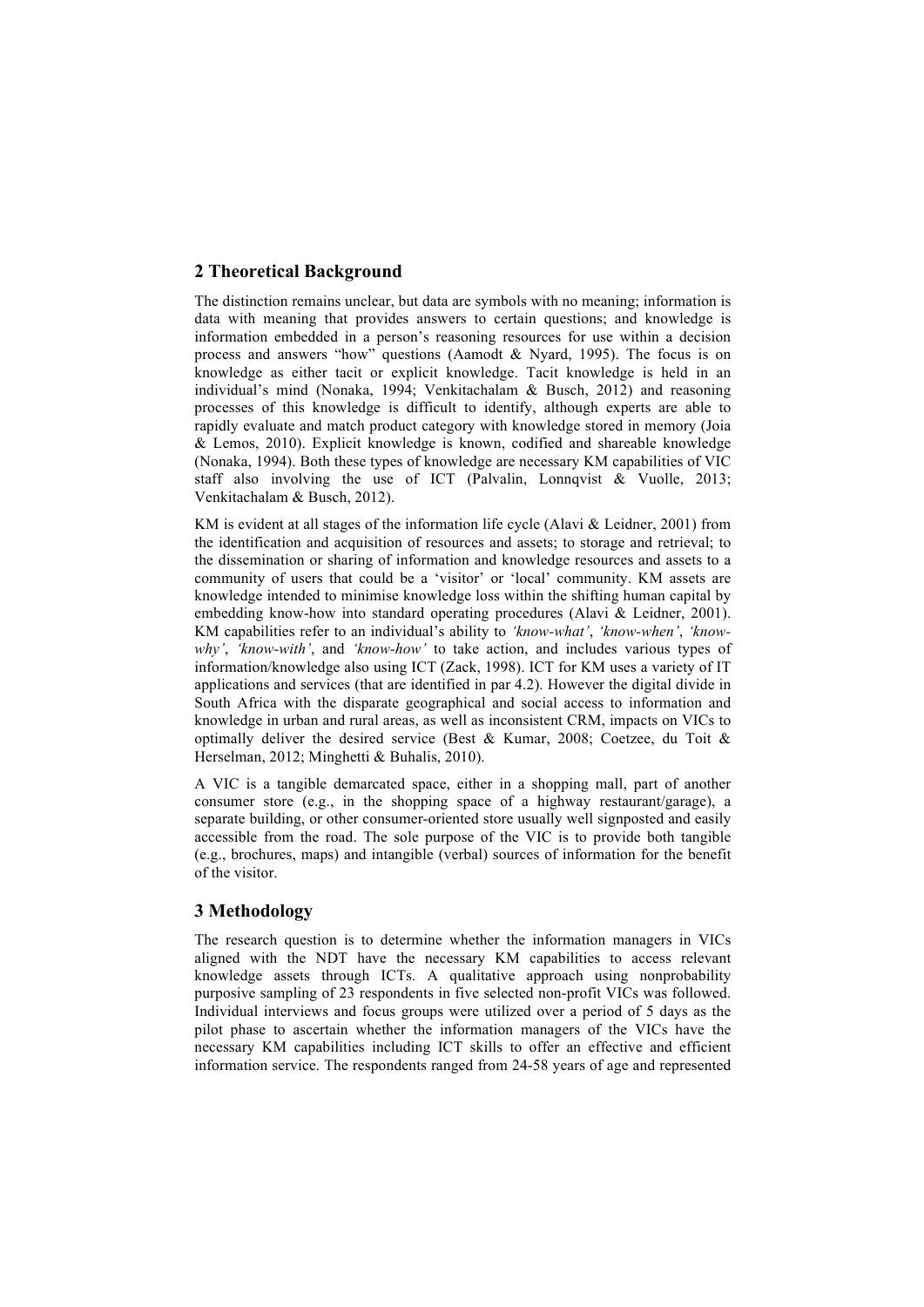both genders. All respondents had travelled to a central venue to attend a pilot course on VIC management. A total of 23 individual short interviews and five daily focus group discussions were conducted to add depth to the data. The respondents displayed varying levels of training in the fields of tourism and information usage. Data were collected during April 2013. For the preliminary data analysis, a content analysis approach was utilised focusing on three themes: tacit and explicit KM capabilities of VIC staff; VIC staff's KM capabilities in terms of the KM life cycle; and KM assets in terms of the organisation processes. A follow-up study should explore the satisfaction of visitors to VICs in terms of information provided to them and the knowledge of the VIC staff.

## **4 Preliminary Results**

#### **4.1 Knowledge Management capabilities of VIC staff**

KM capabilities will be discussed in terms of tacit and explicit knowledge of VIC staff; in terms of the KM information life cycle; and in terms of organisational processes.

**Tacit and explicit knowledge.** KM capabilities in terms of tacit knowledge of VIC staff refers to the inherent knowledge (intellectual capital) of an individual as well as technical skills and procedural knowledge (Nonaka, 1994). Tacit knowledge is difficult to identify (Joia & Lemos, 2010); whereas explicit knowledge is known, codified and shareable (Nonaka, 1994). In a VIC context the solutions to information requests are constantly tailored to specific needs and situations. The respondents said they employed both tacit and explicit knowledge to attend to queries with a turnaround time of 24 hours (i.e., declarative/know-how knowledge using ICT); to constantly update the database (i.e., procedural knowledge using ICT); to influence length of stay (i.e., conditional/know-when knowledge – referring to making the call at the right time); to deliver uncompromised quality service at all times (i.e., relational knowledge/know-with knowledge – to know which ICT types of knowledge to interact with). Respondents of the focus groups felt that they were skilled and well informed on their regions, that they provided accurate, up-to-date and comprehensive information to all tourists and interested parties, working in shifts from 07h00-20h00. All respondents use ICTs with access (a direct hyperlink or through Google) to the centralised database of South African Tourism (SAT: the marketing section of the NDT) that hosts generic countrywide updated information. Some VIC managers saw ICTs as extremely helpful while less positive attitudes were also revealed suggesting that technology caused one to lose important (manual and mental) skills.

**Knowledge Management capabilities in terms of the KM information life cycle.** KM capabilities refer to the stages of identification and acquisition of information, storage and retrieval, and dissemination of information. Identification and acquisition of information is the VIC manager's ability to recognise a need, share expertise and access coded information for the 'tourist' to consume. Most VICs have standalone databases with their area specific information. One VIC manager expressed the need to collate tourist information of the wider region in a regional centralised database (Salonius & Kapyla, 2013). Storage and retrieval of information is a VIC manager's ability to create a digital, shareable record using searchable terms for easy recognition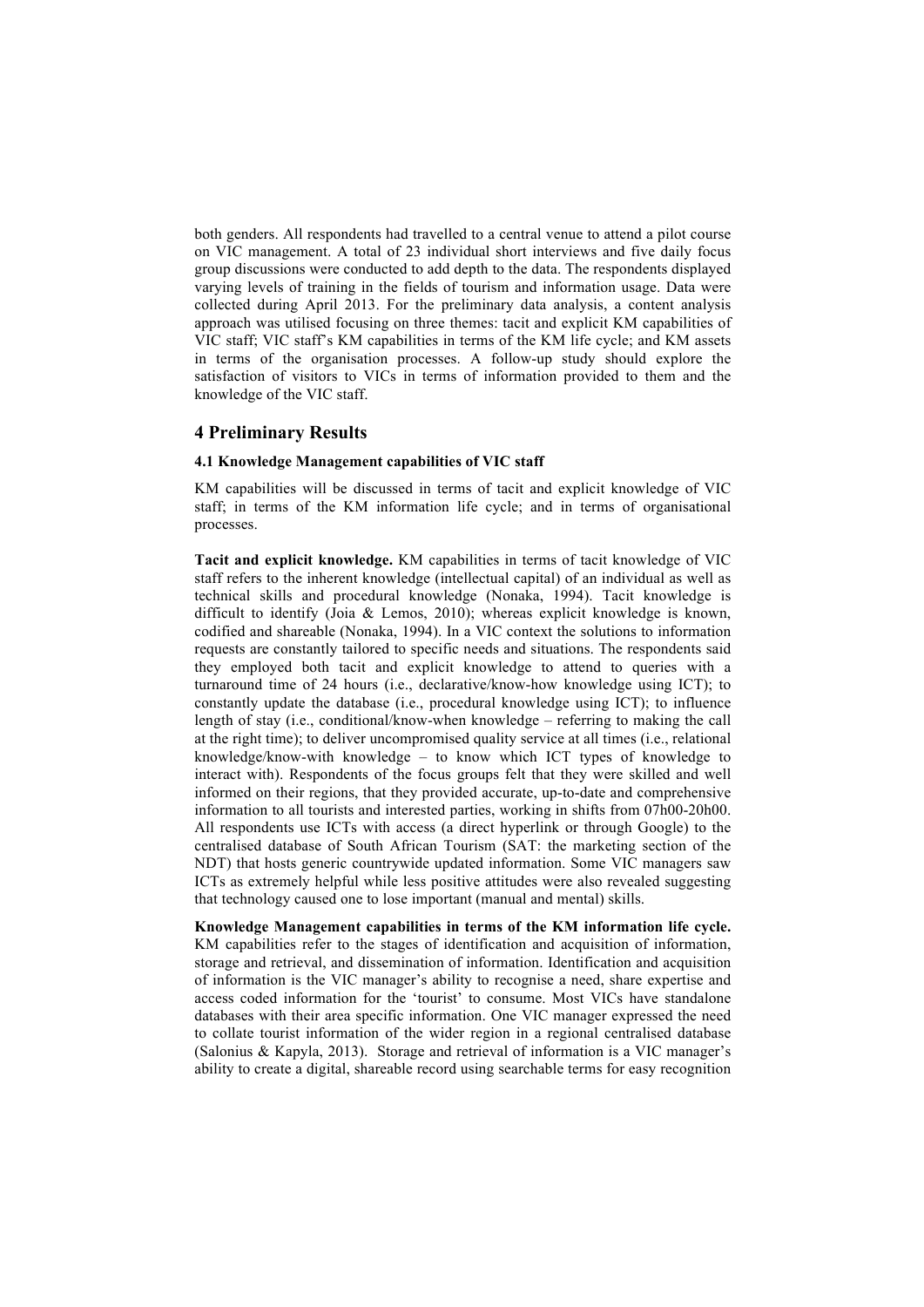of shared content. Some respondents suggested that such terms could be confirmed during impromptu brainstorming sessions. About a third of the VICs in question had dedicated IT staff that update and maintain their standalone databases and that assist with IT-related information queries on unusual topics. Dissemination of information is the sharing and accessibility of information across a community of users and refers to all involved stakeholders, such as VIC staff, domestic and international tourists, the host community; organisational and business partners, tourism bodies, tourism suppliers, government departments within the scope of this paper. Three (of the five) VIC managers stated that the core business of VICs as a one-stop shop is the coordination and distribution of accurate and timely information to domestic and international markets using all communication channels, working with local, provincial and national government, thereby growing the market share of visitors and of their local economies. The Domestic Section of the NDT has employed GIS specialists that are mapping tourist information from local level, e.g., graded accommodation and attractions within 50 km radius of a VIC are being mapped and provided to all VICs to enhance information delivery to tourists. VIC staff uses Google maps to assist with route information, although most tourists seem to prefer destination-specific paper-based maps provided free of charge. VICs are encouraged to develop local route maps (tangible deliverable) for tourists that are uncertain of distances between attractions and accommodation establishments to encourage an optimal experience of a destination.

The importance of indigenous knowledge (IK) in South Africa is an essential component of the larger body of knowledge, and VICs could employ the KM information life cycle by conducting knowledge audits (as a KM tool) in community villages in their areas to capture cultural heritage orally imparted by elders, to provide tourists with authentic experiences and enhance the tourism value chain (Grimshaw & Gudza 2010). A knowledge audit done by a VIC, becomes a knowledge asset of that VIC and includes the identification of knowledge asset creators (community elders); "acquisition" of the IK; the traditional owners (the community) of the IK; the conserver of the IK (the VIC); the disseminators of the IK (the VIC); and the users of the IK through the VIC (Desouza & Awazu, 2004; Mearns & Du Toit, 2008). The outcome of the audit is a knowledge asset and may also be included below.

**Knowledge Management assets in terms of the organizational processes.** The leveraging of KM in terms of knowledge assets (both tangible and intangible) is problematic as the description of knowledge assets continues to be incomplete (Freeze & Kulkarni, 2007). However, to effectively use knowledge assets, organisations must be able to identify and quantify these resources, although measures for intangible assets is lacking (Freeze & Kulkarni, 2007; Zack, 1998). The desired approach to leveraging KM in terms of knowledge assets (Freeze & Kulkarni, 2007) includes the identification of standardised knowledge within organisations with the goal to minimise knowledge loss by embedding know-how into standard operating procedures. As noted from the respondents the leveraging of KM in terms of knowledge assets is addressed by NDT documents (all downloadable from www.tourism.gov.za), i.e., the National Tourism Sector Strategy with Strategy Documents such as amongst others, the Domestic Tourism Strategies, the National Tourism Service Excellence Strategy; the Policy and Knowledge Services, the South African Tourism's Database (www.southafrica.net), the National Visitor Information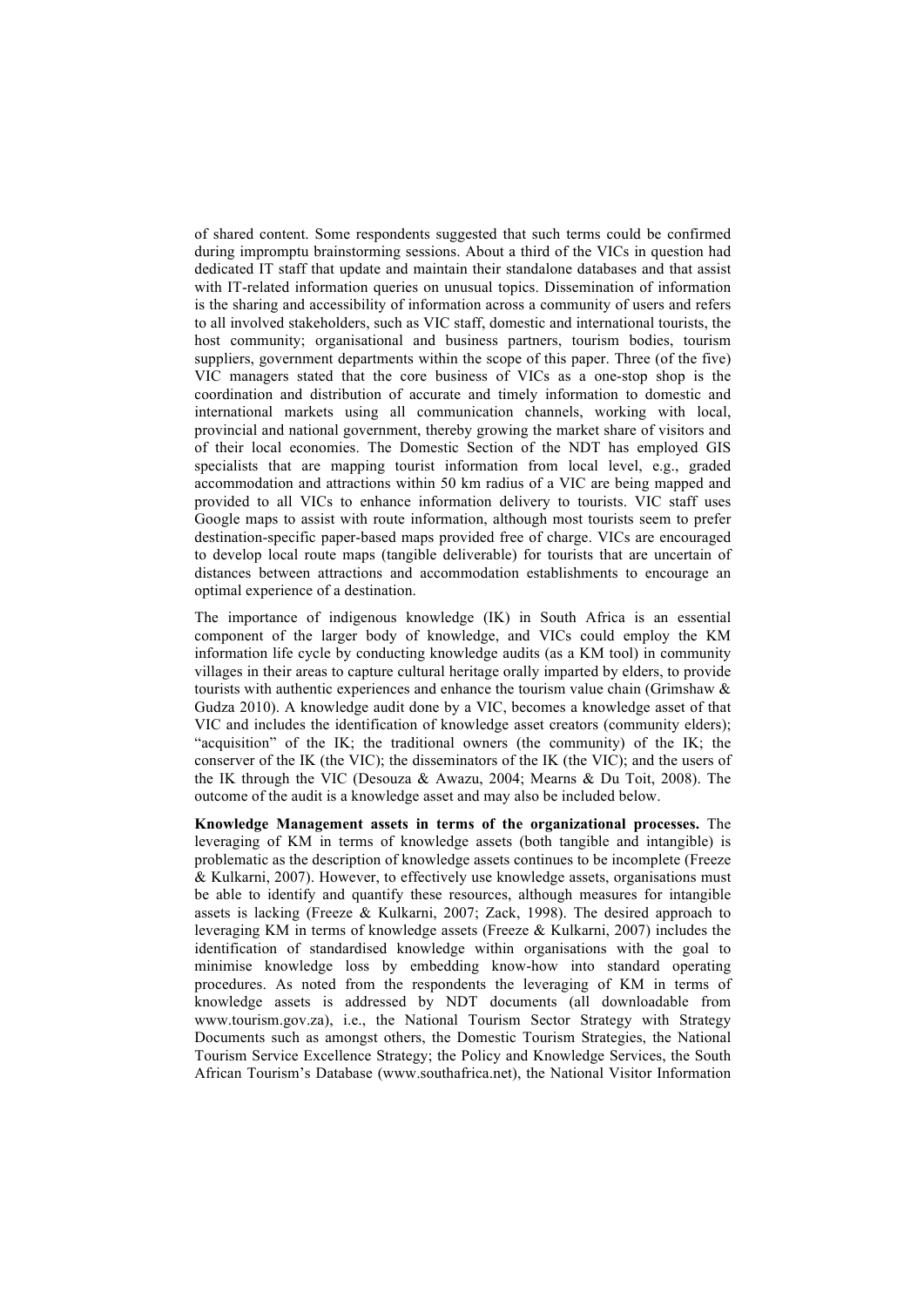Centre Database, the Service Standards and Charters, and the Operational checklist to ensure that all VIC staff deliver smart service. The National Tourism Service Excellence Strategy is regarded as the core KM asset within the VIC context in creating an organisational culture incorporating intercultural communication and norms in all organisational processes (Krauss  $\&$  Turpin, 2010). The VIC managers at the two 'gateway' VICs (for international tourists) expressed their need to make "theirs the best" to and in the country, aspiring to make South Africa one of the top 20 global destinations by 2020 by building a service excellence culture within the NDT and the tourism sector value chain (Mitchell & Faal, 2008; Yilmaz & Bitici, 2006).

#### **4.2 ICT usage in the VIC for Knowledge Management**

Within any information-based environment such as a VIC, where ICT is applied for KM, the following data applications and services can be identified: e-mail; search engines, internet services; data warehousing/mining/analytics; database management systems, knowledge base/knowledge repository; document management systems; work flow management systems; knowledge maps; videoconferencing; group decision support systems; social media; expert systems; case-based reasoning systems; intelligent agents and neural networks (Kim & Trimi, 2007). From the focus groups the responses revealed a wide range of intentions from limited use of technology to restricted use to full engagement in order to take advantage of ICT applications for information search and decision-making to address the needs of tourists. VIC managers' intentions to use technology vary and depend on the type of information query and context of both the query and location of the VIC. Most respondents expressed the importance of a good ICT system to allow easy access to information. The interviewed VIC managers, emphasised the importance of a good telecommunications infrastructure with broadband internet connectivity. Most VICs had ICT systems in place, (i.e., satellite/broadband connectivity for wifi, running a dedicated server to provide sevices, a CRM System, own databases, a call centre (with an easy to memorise number), land- and mobile phones, fax machine). Avenues of distribution noted are websites (linked to the SAT website as well as interactive websites where tourism suppliers can upload their products (e.g. indicate discounts and advertise events) and emails. Social media such as blogs are used, with Facebook and Twitter pages monitored on a weekly basis. Two of the VICs (located at airports) have touch screen 24/7 accessibility should information be required outside of the VICs operating hours. VICs operating as an information hub for regions have internet links with attractions and small towns in the vicinity.

## **5 Conclusions and recommendations of the pilot phase**

In conclusion, the preliminary findings show that the short interviews and focus group discussions proved a useful way to ascertain staff capabilities of KM and general management training for a VIC. Although similarities exist among KM capabilities of respondents there is a complex mix of attitudes, subjective norms, cultural differences and group dynamics with individuals differing considerably. Importantly, the interviewees report that the importance of KM for ICT and technology use is vital within a VIC context. The central role technology plays is imperative irrespective of whether it is seen as enhancing or distracting. The results of the pilot study suggest that further research is important to explore the use of ICT within a wider context for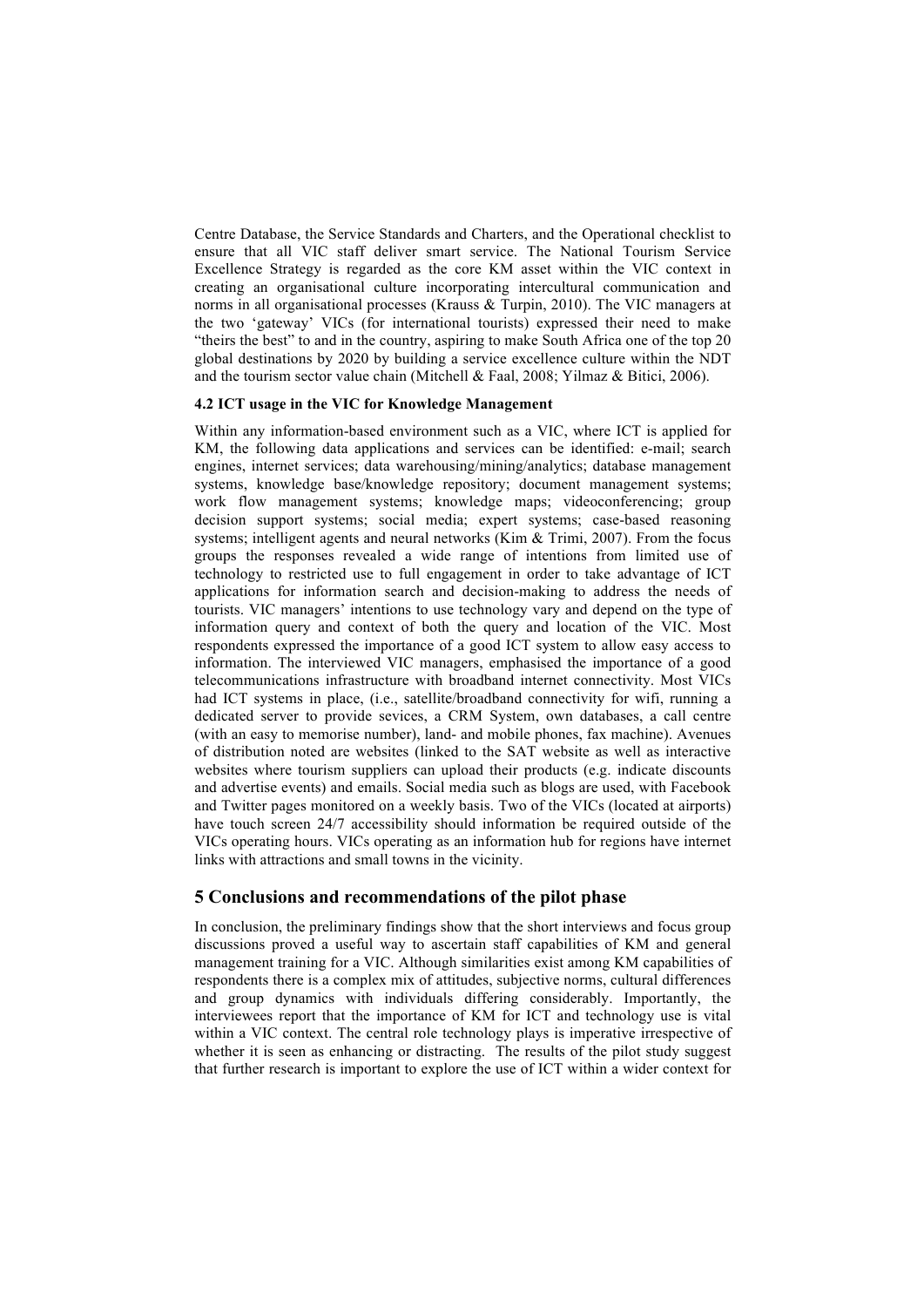VICs to play a more worthy role in their host communities in addressing local socioeconomic conditions through (tourism) development initiatives. Since ICT4D is currently viewed as the effective approach for the development of economically disadvantaged groups with 'tourismisable' assets (Nadkarni 2008), the roll out of a comprehensive survey focusing on KM as the conceptual framework and as key driver of human and information capital that can be harnessed to provide interventions to bridge the gap between knowledge and information in underdeveloped communities is proposed. From the perspective of the VIC as custodian of knowledge and 'partially responsible' stakeholder, ICTs may be essential in nurturing entrepreneurship in grassroots tourism entities within this context. Additional research is also needed to explore technology use by leisure tourists (Kennedy-Eden, Gretzel & Mistilis, 2013) as current research does not take into account that tourists may want to actively restrict their technology use while on vacation, which in turn elevates the role of the VIC as having embraced technology as provider of relevant visitor information.

#### **References**

- Aamodt, A. & Nygard, M. 1995. Different roles and mutal dependences of data, inforamtion, and knowledge – an AI perspective on their integration. *Data and Knowledge engineering*, 16: 191-222.
- Alavi, M & Leidner, D.E. 2001. Review: knowledge management and knowledge management systems: conceptual foundtions and research issues. *Management Information Systems Quarterly*, 25(1):107-135.
- Best, M.L. & Kumar, R. 2008. Telecenters: challenges from the sustainable access in rural India (SARI) project. *Information Technologies and International Development*, 4(4): 31-45.
- Coetzee, H., du Toit, I. & Herselman, M. 2012. Living Labs in South Africa: an analysis based on five case studies. *The Electronic Journal for Virtual Organizations and Networks*, 14: 1-30.
- Davenport, T.H., De Long, D.W., & Beers, M.C. 1998. Successful knowledge management projects. *Sloan management Review*, 39(2):43-57.
- Desouza, K.C. & Awazu, Y. 2004. Securing knowledge assets: how safe it your knowledge? Indepth. *Japan Inc*., August 2004.
- Freeze, R.D. & Kulkarni, U. 2007. Knowledge management capability: defining knowledge assets. *Journal of Knowledge Management*, 11(6): 94-109.
- Grimshaw, D.J. & Gudza, L.D. 2010. Local voices enhance knowledge uptake: sharing local content in local voices. *The Electronic Journal of Inforamtion Systems in Developing Countries*, 40(3): 1-12.
- Joia, L.A. & Lemos, B. 2010. Relevant factors for tacit knowledge transfer within organisations. *Journal of Knowledge Management*, 14(3): 410-427.
- Kennedy-Eden, H., Gretzel, U., & Mistilis, N. 2013. Negotiating technology use to make vacations special. In *ENTER 2013 Conference on Information and Communication technologies in Tourism*, vol 4, Short Papers. January 2013. http://ertr.tamu.edu/enter-2013-shortpapers/
- Kerstetter, D & Cho, M-H. 2004. Prior knowledge, credibility and information search. *Annals of Tourism Research*, 31 (4):961-985.
- Kim, S-U & Trimi, S. 2007. IT for KM in the management consulting industry. *Journal of Knowledge Management*, 11(3): 145-155.
- Krauss, K. & Turpin, M. 2010. Towards the emancipation of the ICT4D researcher: reflecting on a case study in deep rural South Africa. In *Proceedings of the ICT and*